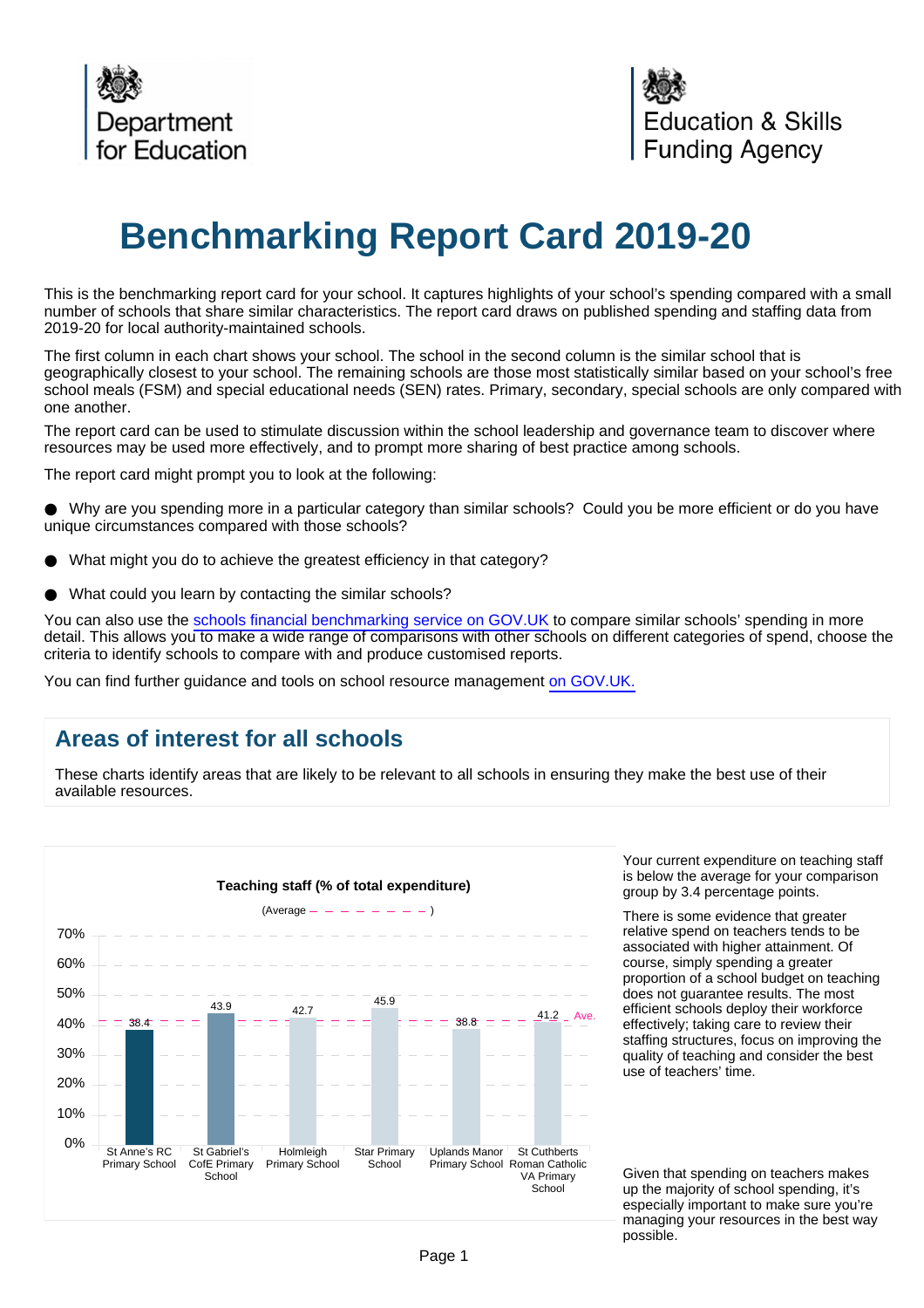

administrative/clerical functions is below the average for your comparison group by 1.6 percentage points.

This category refers to spend on administrative and clerical staff, administrative supplies and bought-in services such as legal and auditor costs.

Efficiencies in administrative/clerical expenditure could be made by upskilling staff, changing professional services supplier or reducing waste. Greater collaboration can also achieve greater efficiency and increase buying power. For more procurement guidance please click [here.](https://www.gov.uk/guidance/buying-for-schools)



average for your comparison group by 8.7 percentage points.

Keeping a modest level of revenue reserves from year to year is prudent, but if a school or trust is building up a substantial surplus there should be a clear plan for how it will be used to benefit .<br>pupils.



This graph shows the number of pupils to teachers. When reviewing staffing structures schools should consider pupil-teacher ratios in comparable schools, as well as allocation of classroom-based support staff.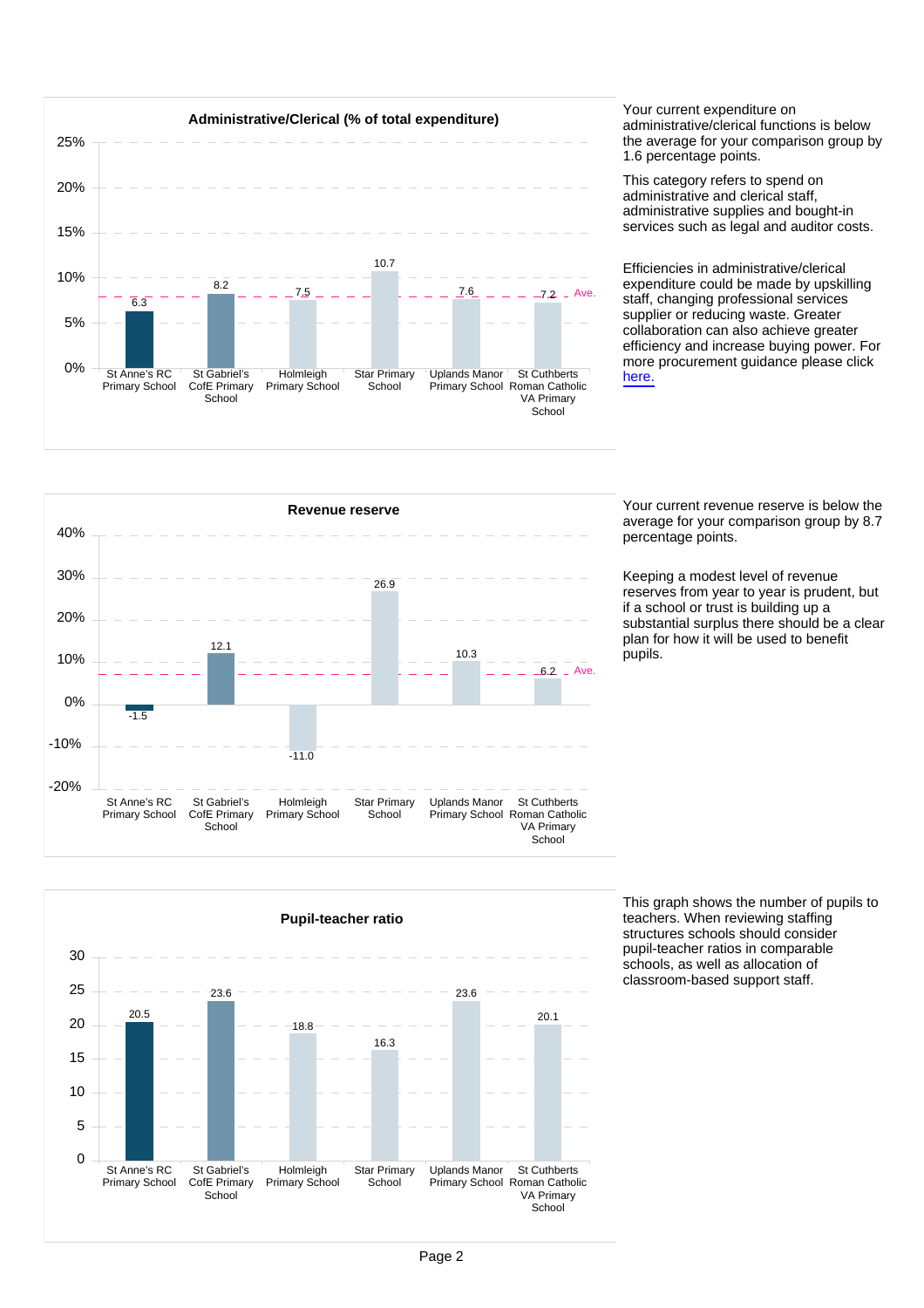# **Areas for further investigation**

The following areas have been identified as ones where your school may be able to improve the use of available resources. These are the expenditure categories where your expenditure is highest compared with the average of your comparison group.



consultancy is above the average for your comparison group by 4.4 percentage points.

Also known as "bought-in professional services - curriculum", this spending category includes spending in areas such as self-employed music teachers, paid support for underachieving groups, library and museum services as well as traditional curriculum consultancy services.



Your current expenditure on support staff is above the average for your comparison group by 1.9 percentage points.

Support staff can play an important role in the all-round education of pupils, but it could be possible to make better use of resources by training existing staff in multiple roles or through timetabling improvements. In order to maximise the impact on pupil outcomes, support staff need to be carefully deployed. Schools could consider the Education Endowment Foundation's advice on teaching assistants [here.](https://educationendowmentfoundation.org.uk/resources/making-best-use-of-teaching-assistants)

#### **Your comparator schools**

The following schools have been chosen on the basis that they have the most similar contextual information. The first comparator in the list is your school, the second is the closest school with similar SEN and FSM data, and the remaining schools are those of the same type with the most similar SEN and FSM data to yours.

| <b>School Name</b>                               | <b>LAESTAB</b> | FSM % | SEN % | <b>FTE</b> pupils | <b>Distance</b><br>in miles | Spend<br>per pupil (pounds) |  |
|--------------------------------------------------|----------------|-------|-------|-------------------|-----------------------------|-----------------------------|--|
| St Anne's RC Primary School                      | 3533401        | 26.9  | 12.6  | 238               | N/A                         | 5.562                       |  |
| St Gabriel's CofE Primary School                 | 3543011        | 27.1  | 12.5  | 224               | 3.5                         | 5,087                       |  |
| <b>Holmleigh Primary School</b>                  | 2042863        | 27.0  | 12.6  | 218               | 160.7                       | 7.949                       |  |
| <b>Star Primary School</b>                       | 3162066        | 27.0  | 12.5  | 640.5             | 165.4                       | 7,845                       |  |
| Uplands Manor Primary School                     | 3332180        | 26.7  | 12.7  | 868.5             | 73.4                        | 5,522                       |  |
| St Cuthberts Roman Catholic VA Primary<br>School | 8403421        | 27.2  | 12.5  | 180.5             | 82.3                        | 6,095                       |  |